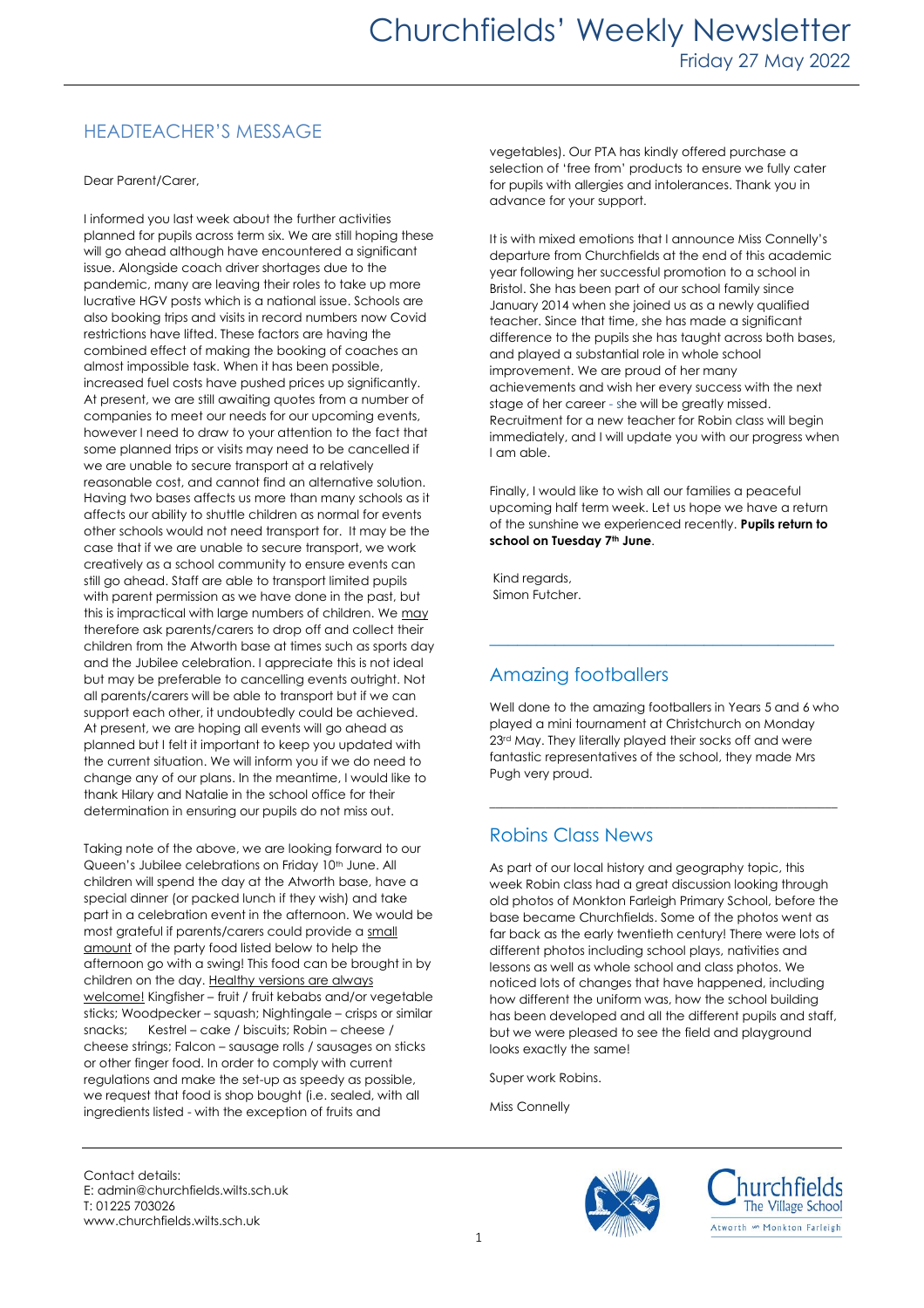## The Beat Goes on

All children are participating in body percussion workshops this week with Ollie from the Beat Goes On. He has introduced us to a range of different techniques for making music without an instrument and we have been working on creating our own routines in preparation for today's mass participation showcase with the rest of our music cluster. Concerns about Covid have meant that the workshops have been organised virtually, which means that every single child in the school has been able to get involved. There were a lot of open mouths and spontaneous applause when Ollie demonstrated his own skills - truly inspirational!

\_\_\_\_\_\_\_\_\_\_\_\_\_\_\_\_\_\_\_\_\_\_\_\_\_\_\_\_\_\_\_\_\_\_\_\_\_\_\_\_\_\_\_\_\_\_\_\_\_\_\_\_\_\_\_\_



Gold certificates are always special, and gold certificates for Puffins even more so! Congratulations to

Ryley - fantastic achievement. There's lots of other people working hard towards their golds too with a very impressive 7 silver certificates this week. Well done Churchfields mathletes!

#### **Gold** : Ryley

**Silver** : Ethan, Maddox, Emily J, William J, Ryley, Scarlett, Kaya

**Bronze** : Oscar, Ethan, Josiah, Alexis, Maddox, Oliver H, Isla, Emily J, William J, Leighton, Livinia, Morgan, Emmeline, Emma, Ryley, George R, Scarlett, Amelie, Isabelle, Kaya, Niamh

\_\_\_\_\_\_\_\_\_\_\_\_\_\_\_\_\_\_\_\_\_\_\_\_\_\_\_\_\_\_\_\_\_\_\_\_\_\_\_\_\_\_\_\_\_\_\_\_\_\_\_\_\_\_\_\_

## INSET Dates for 2022/23

Wednesday 19 October 2022

Tuesday 03 January 2023

Friday 31 March 2023

Monday 24 July 2023

Tuesday 25 July 2023



Hi Parents

The PTA are helping to organise some fun events for

the children during the next term. We are looking for some volunteers to help us out with these events. If you can offer to help at all then please do get in touch at [thevillageschoolpta@gmail.com](mailto:thevillageschoolpta@gmail.com)

#### **Friday 10th June - Jubilee Day**

Church

We need one more volunteer to help out from 11am - to help set up for lunch and with the following activities in the afternoon.

If you think you can help then please let us know

#### **Friday 8th July - School Sports Day and Summer Fete**

The PTA will be organising some fun activities, a BBQ, drinks and much more to run alongside and after the schools sports day.

We need some volunteers in the morning to put up Gazebo's so the children have some shade during the afternoon - also if anyone can lend us a Gazebo for the day it would be very much appreciated.

We also need volunteers in the afternoon to help with the BBQ, serving drinks, and looking after various stalls and activities.

If you think you can help out at all on the day please let us know - there will be a zoom meeting on Tuesday 7th July at 8pm to finalise plans - you are very welcome to join this meeting or we can allocate you with a job. Don't forget the more volunteers we have, the more we can share the tasks so we can all enjoy the afternoon with our children.

#### **Frozen Friday - Every Friday afterschool**

Lastly, Frozen Friday is back and we will be selling ice lollies at both bases every Friday after school. We don't need any volunteers for this but please bring some money so your children can enjoy a frozen treat at the end of the week. 50p each.

Thanks so much for your help and support - we know everyone is busy but we really do appreciate any help at all that you can offer.

Looking forward to hearing from you

Your friendly PTA committee



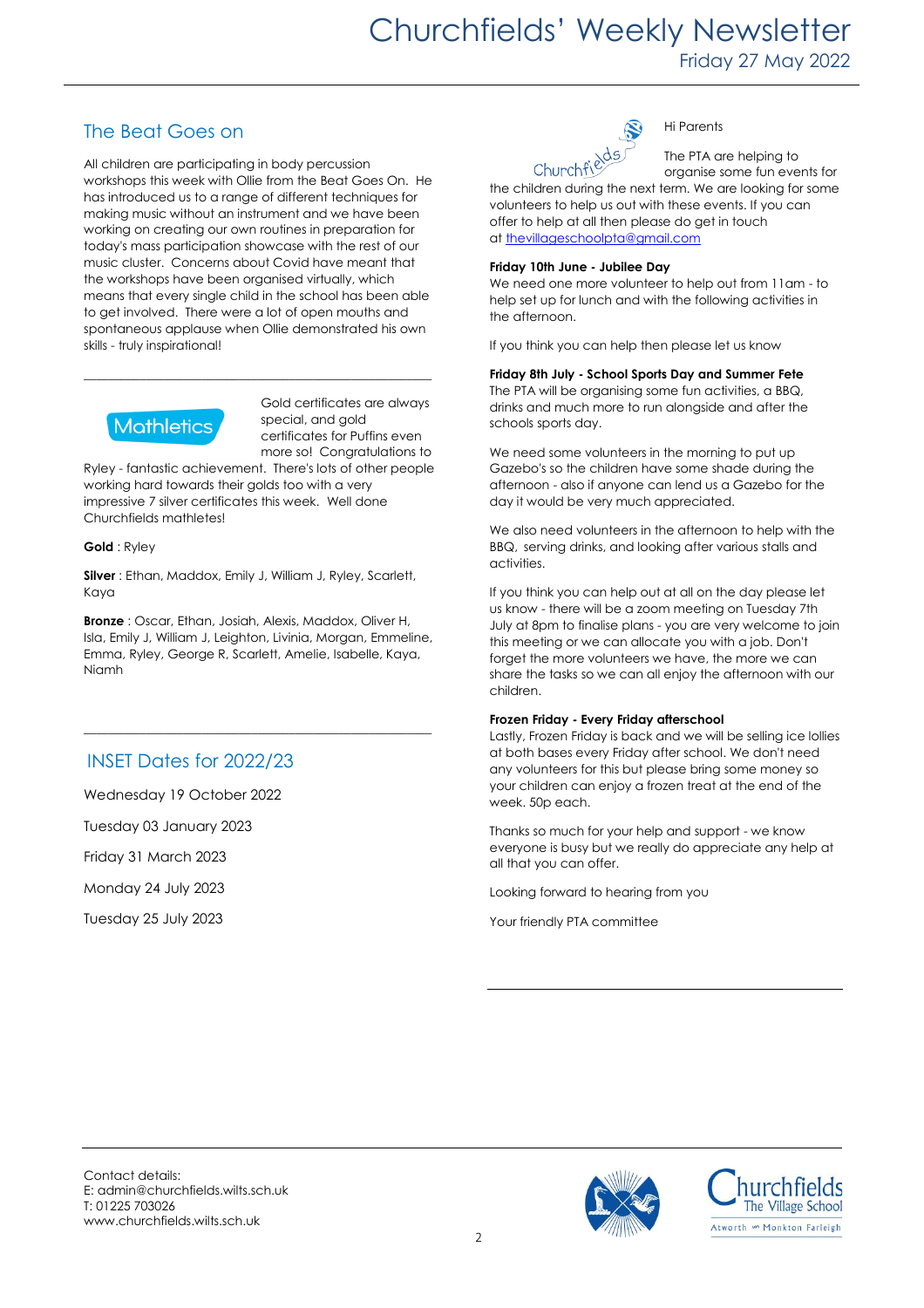## **Term 6 school calendar**

| Term 6            |                                                                |
|-------------------|----------------------------------------------------------------|
| Monday 06 June    | <b>INSET DAY</b>                                               |
| Tuesday 07 June   | Start of Term 6                                                |
| Wednesday 08 June | R22 Meet The Teacher<br>Atworth 5pm -6pm                       |
| Wednesday 08 June | R22 Meet The Teacher<br>Monkton Farleigh 5.30pm - 6.30pm       |
| Thursday 09 June  | Monkton Farleigh YR7 reunion 3pm - 4:30pm                      |
| Friday 10 June    | Platinum Jubilee celebration - whole school at<br>Atworth base |
| Tuesday 14 June   | R22 induction afternoon                                        |
| Tuesday 14 June   | Atworth Y7 reunion 3.30pm - 4.30pm                             |
| Tuesday 21 June   | R22 induction afternoon                                        |
| Tuesday 21 June   | Year 2 Dance Festival Bath Forum                               |
| Tuesday 28 June   | R22 induction afternoon                                        |
| Tuesday 28 June   | Year 6 pupils Induction at Melksham Oak<br>whole day           |
| Wednesday 29 June | YR 5 taster Day St Laurence whole day                          |
| Wednesday 29 June | Year 6 pupils Induction at Corsham School<br>whole day         |



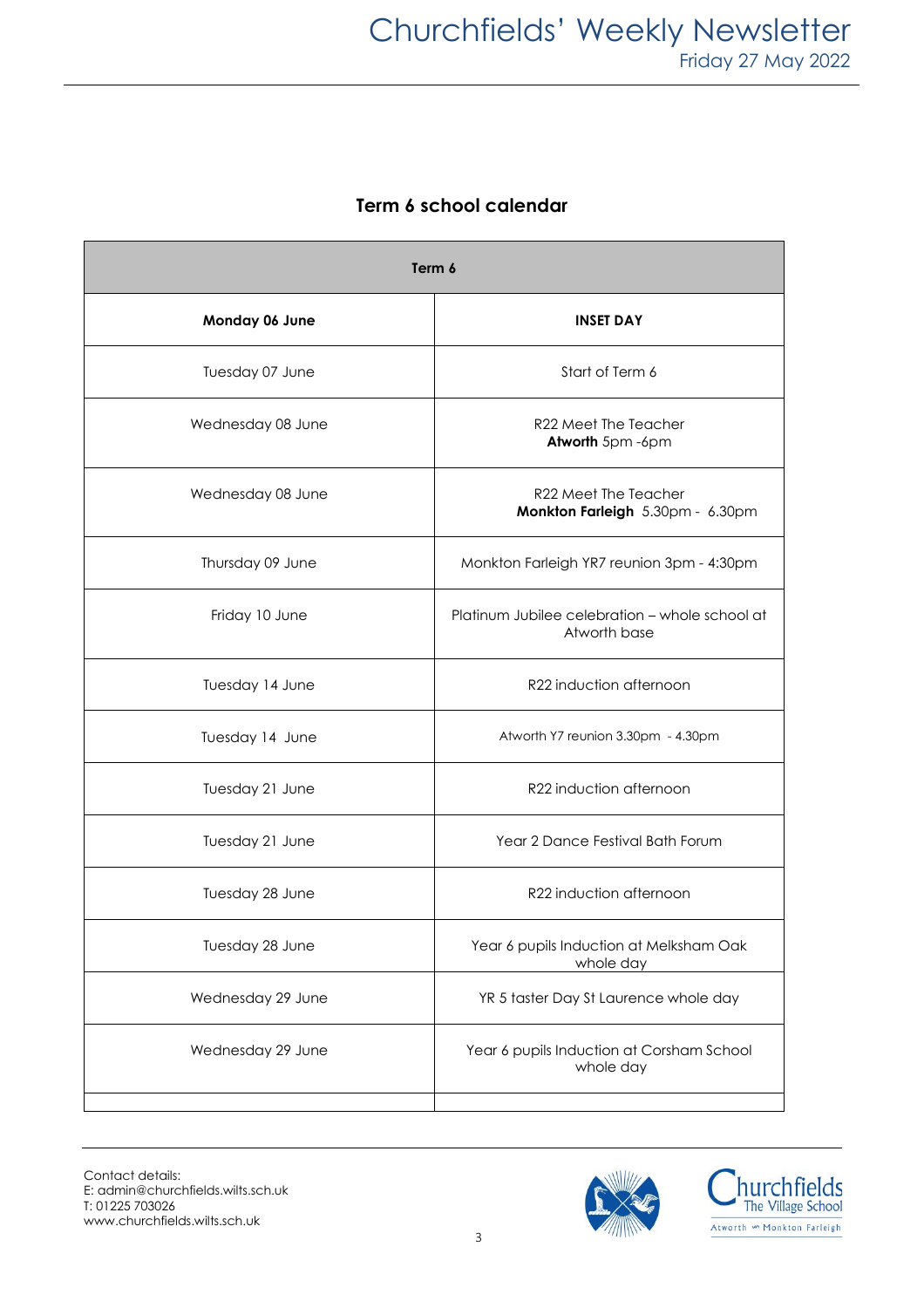# Churchfields' Weekly Newsletter Friday 27 May 2022

| Tuesday 05 July                   | Year 6 St Augustine's taster day                                    |
|-----------------------------------|---------------------------------------------------------------------|
| Tuesday 05 July                   | R22 induction afternoon Teddy Bear's picnic                         |
| Wednesday 06 July                 | Year 6 leavers Service Salisbury Cathedral                          |
| Thursday 07 July                  | Year 6 Induction Day St Laurence (1 of 2)<br>Whole day              |
| Thursday 07 July                  | Year 6 Intake day Beechen Cliff whole day                           |
| Friday 08 July                    | Sports Day 1pm -3:15pm<br>Whole school at Atworth Base              |
| Tuesday 12 July                   | Move up morning                                                     |
| Thursday 14 July                  | Year 6 pupils 2 <sup>nd</sup> Induction at St Laurence whole<br>day |
| Friday 15 July                    | YR 6 taster day Hardenhuish School whole day                        |
| Friday 15 July                    | Provisional Sports Day 1pm -3:15pm                                  |
| Friday 15 July                    | Pupil Reports go home                                               |
| Monday 18 July - Thursday 21 July | Sports Week - whole school                                          |
| Tuesday 19 July                   | Whole school Trip                                                   |
| Thursday 21 July                  | Year 6 leavers service 1:15pm St Michaels Church                    |
| Friday 22 July                    | <b>INSET DAY</b>                                                    |
| Friday 22 July                    | End of Term 6                                                       |